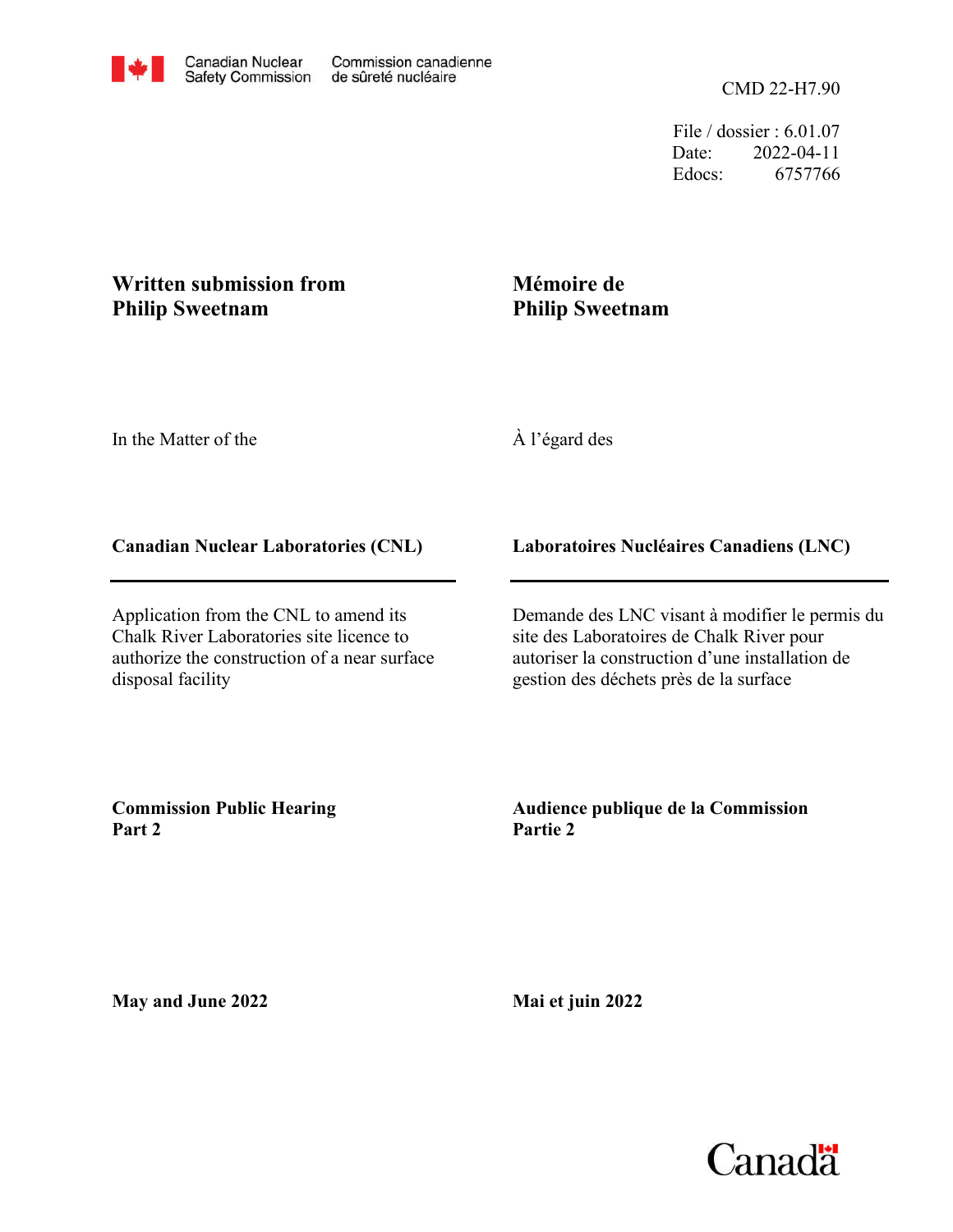Senior Tribunal Officer, Secretariat Canadian Nuclear Safety Commission 280 Slater Street P.O. Box 1046, Station B Ottawa, Ontario K1P 5S9 [interventions@cnsc-ccsn.gc.ca](mailto:interventions@cnsc-ccsn.gc.ca)

2022 April 11th

Subject: Support for Near Surface Disposal Facility on Canadian Nuclear Laboratories site

Dear Secretariat:

I am Philip Sweetnam, an Engineering Chemist, who has worked in a family business which has built over three hundred homes in the Fringewood Community and serviced and sold 340 lots in the Granite Ridge Community, both are part of Stittsville in the City of Ottawa. Neither I nor any of my relatives or friends work for the nuclear industry. For over forty years the City of Ottawa has appointed me as one of their representatives at the Mississippi Valley Conservation Authority (MVCA), which among other responsibilities requires permits to ensure buildings along the Ottawa River are built in a safe manner to avoid flooding. I live in Ottawa, which is in the watershed of the Ottawa River, and approximately 150 KM downstream from the proposed Near Surface Disposal Facility (NSDF).

I am interested in supporting the construction of the NSDF in a proper way so that the Canadian Nuclear Laboratories (CNL) can safely deal with Low-Level Nuclear waste generated at the CNL site over the past 70 years. The engineered containment mound is internationally recognized as best practice for Low-Level Nuclear waste disposal and will provide a long-term solution to Canada's growing problem of where to store its low-level waste. It is important to ensure we take care of the environment now, and not leave it for future generations.

I am anxious to see that the NSDF is constructed in a cost effective, safe & efficient manner. Meeting the concerns of many NDSF opponents could be prohibitively costly and unnecessary. It would be worthwhile to demonstrate that their safety concerns are dealt with and meet long term safety objectives.

A few key aspects of the project that would be beneficial to emphasise is the well thought out system ensuring long term safety of surrounding communities and the environment. The concerns of the City of Ottawa expressed in a resolution was a reasonable compromise to appease the more grave concerns expressed by a few members of Council and the Concerned Citizens of Renfrew County [\(https://concernedcitizens.net/tag/chalk-river-laboratories/\)](https://concernedcitizens.net/tag/chalk-river-laboratories/). The Engineers responsible for water believed that the NSDF met adequate standards to ensure safe drinking water. The NSDF is especially designed to protect the Ottawa River. Drinking water in any location downriver is not at risk. The Canadian Nuclear Safety Commission (CNSC) will need to discern whether it is necessary to meet the condition in the compromised resolution requiring no further import of Nuclear Waste from outside of Ontario. CNL, and its predecessor AECL, have had a record of 40 years safely transporting hazardous nuclear waste without incident. The Ottawa resolution also called for assurances that rainwater would not enter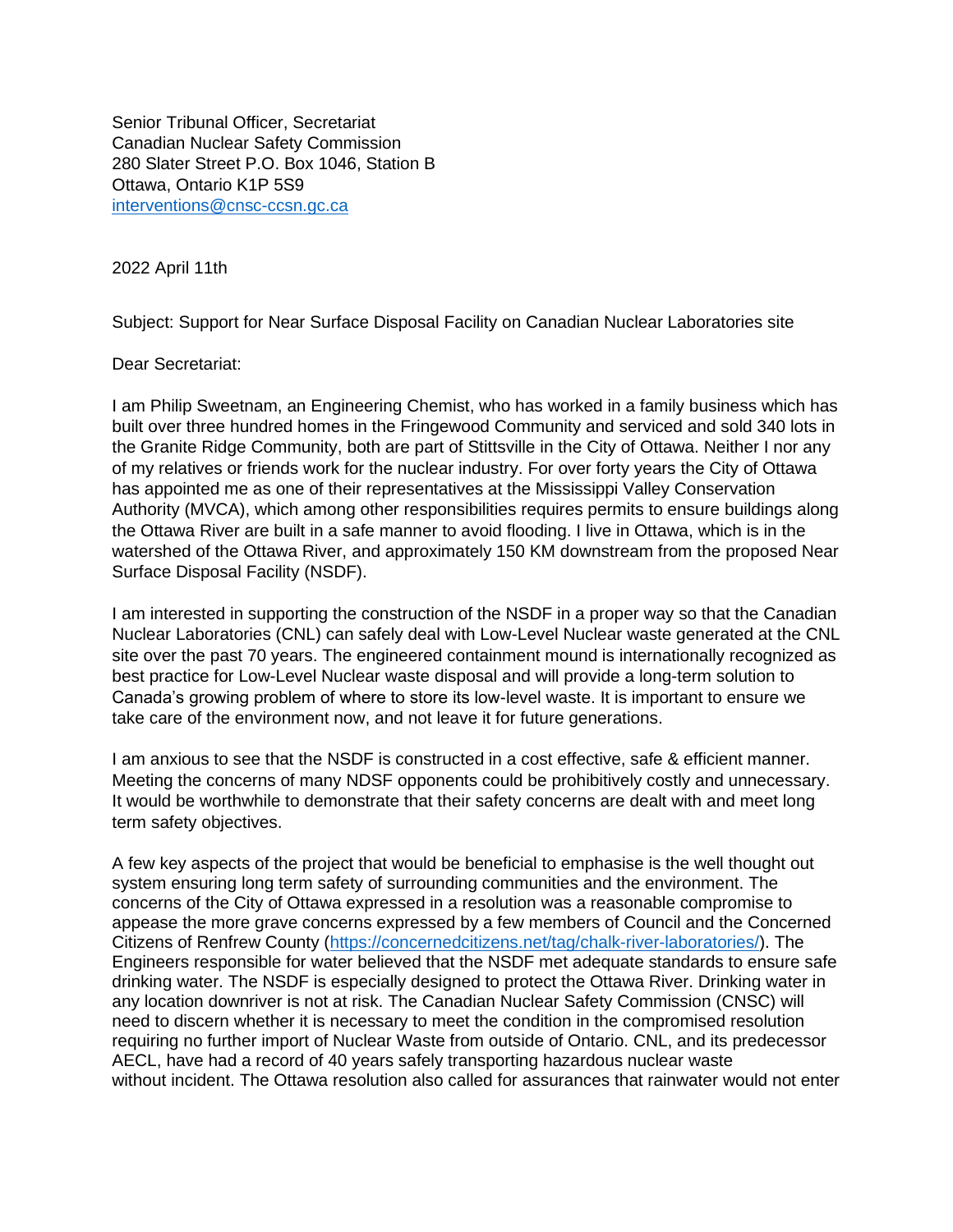the disposal site. The statement below allows the CNSC to be assured that the proposed NSDF meets those requirements.

The NSDF facilities are expertly designed to divert rainwater through the layers of natural materials safely to the surrounding berms to then seep into the ground (as seen in the accompanying illustration.) The life expectancy of the high-density polyethylene geomembranes covering the waste layers is 550 years, which is far longer than the half-life of the low-level nuclear waste disposed of at this site. The nuclear waste is composed of 88.48% Cobalt-60 with a 5.3-year half-life, 11.51% Cesium-137 with a 30-year half-life, and the remaining 0.01% for all other isotopes & radioactive elements. With such short half-lives the waste materials will reach natural background radiation levels after 125 years, thus with the HDPF and natural clay layers, the radioactivity will be adequately contained long after it has become naturally decayed to background levels.

*"The radioactivity of the inventory will decrease about 2,000 times in the first 100 years, and then begin to approach natural levels of radioactivity shortly thereafter." - NSDF EIS Interactive Summary Document, page 8*

## **NSDF Proposed Waste Disposal**



I believe that the CNL has proposed a construction technique which is beyond adequate to provide protection to the surrounding community, and the residents of the Ottawa River watershed. I also believe that staff at CNL value safety, environmental protection, quality, and accountability. The NSDF provides a place to safely deal with more than 70 years of Low-Level Nuclear Waste generated at the CNL site. The CNL site is a source of unique nuclear science in Canada, producing research in health science that brings hope to people who suffer from cancer and other diseases. They are making advances in clean, non-carbon energy to combat climate change for today and for tomorrow. By properly disposing of the waste in a highly engineered facility built to stand the test of time, CNL is taking accountability for the waste now. Significant additional requirements will add costs and may prolong how long it takes